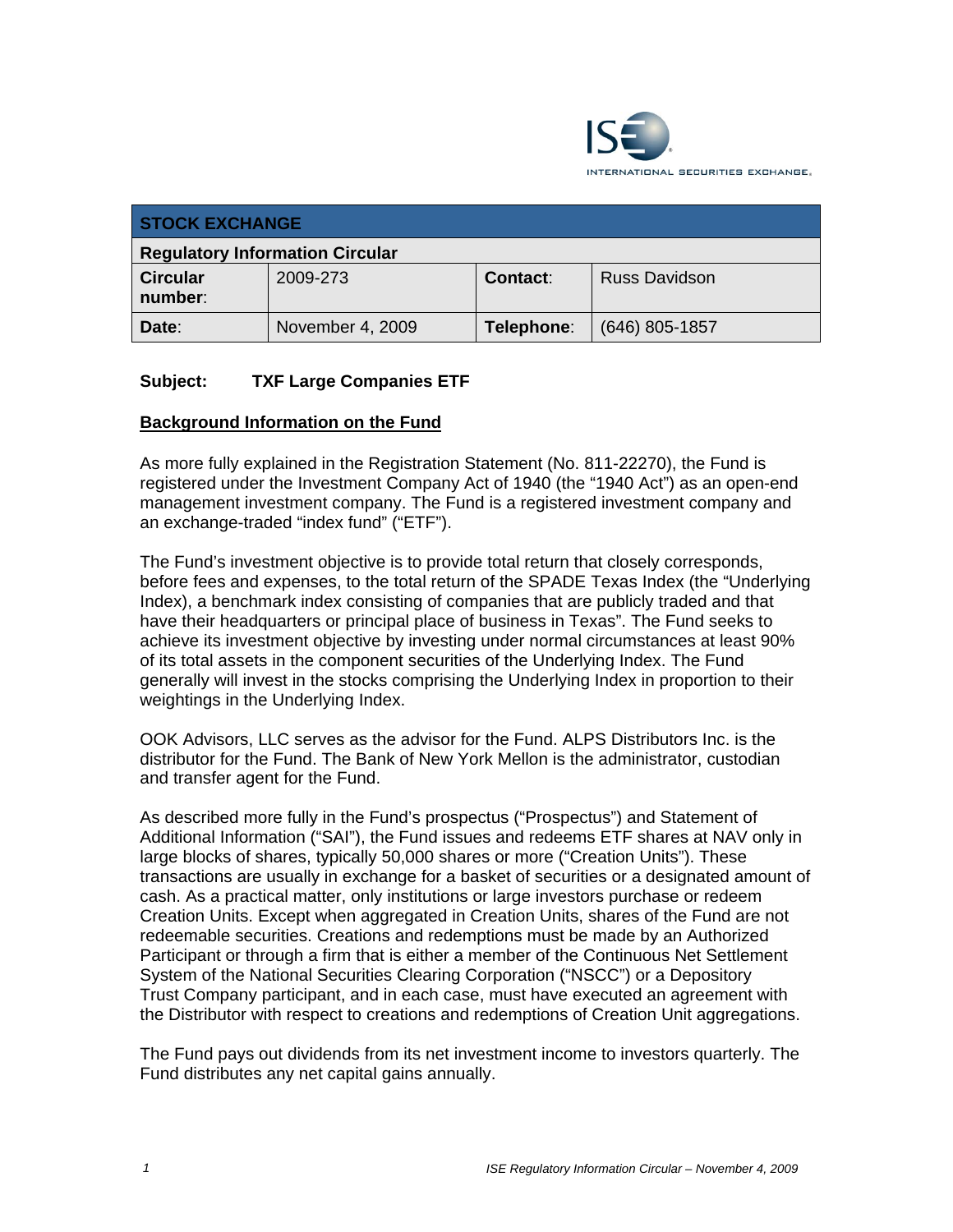The Depository Trust Company ("DTC") will serve as securities depository for the Shares, which may be held only in book-entry form; stock certificates will not be issued. DTC, or its nominee, is the record or registered owner of all outstanding Shares.

The NAV per Share of the Fund will be determined as of the close of trading (normally, 4:00 p.m. Eastern Time ("ET")) on each day that the Exchange is open for business (a "Business Day"). NAV will be available from the Distributor and is also available to National Securities Clearing Corporation ("NSCC") participants through data made available from NSCC.

The Trust's registration statement describes the various fees and expenses for the Fund's Shares. For a more complete description of the Fund and the Underlying Index, visit www.txfetf.com.

#### **Principal Risks**

Interested persons are referred to the Prospectus for a description of risks associated with an investment in the Fund. These risks include the risk that the Fund's return may not match the return of its index for a number of reasons including the incursion by the Fund of operating expenses and costs not applicable to its index. In addition, as noted in the Prospectus, the Shares may trade at market prices that may differ from their NAV. The NAV of the Shares will fluctuate with changes in the market value of the Fund's holdings. The market prices of the Shares will fluctuate in accordance with changes in NAV as well as the supply and demand for the Shares.

#### **Exchange Rules Applicable to Trading in the Shares**

The Shares are considered equity securities, thus rendering trading in the Shares subject to the Exchange's existing rules governing the trading of equity securities.

# **Trading Hours**

Trading in the Shares on ISE is on a UTP basis and is subject to ISE equity trading rules. The Shares will trade from 8:00 a.m. until 8:00 p.m. Eastern Time. Equity Electronic Access Members (" Equity EAMs") trading the Shares during the Extended Market Sessions are exposed to the risk of the lack of the calculation or dissemination of underlying index value or intraday indicative value ("IIV"). For certain derivative securities products, an updated underlying index value or IIV may not be calculated or publicly disseminated in the Extended Market hours. Since the underlying index value and IIV are not calculated or widely disseminated during Extended Market hours, an investor who is unable to calculate implied values for certain derivative securities products during Extended Market hours may be at a disadvantage to market professionals.

# **Trading Halts**

ISE will halt trading in the Shares in accordance with ISE Rule 2101(a)(2)(iii). The grounds for a halt under this Rule include a halt by the primary market because it stops trading the Shares and/or a halt because dissemination of the IIV or applicable currency spot price has ceased, or a halt for other regulatory reasons. In addition, ISE will stop trading the Shares if the primary market de-lists the Shares.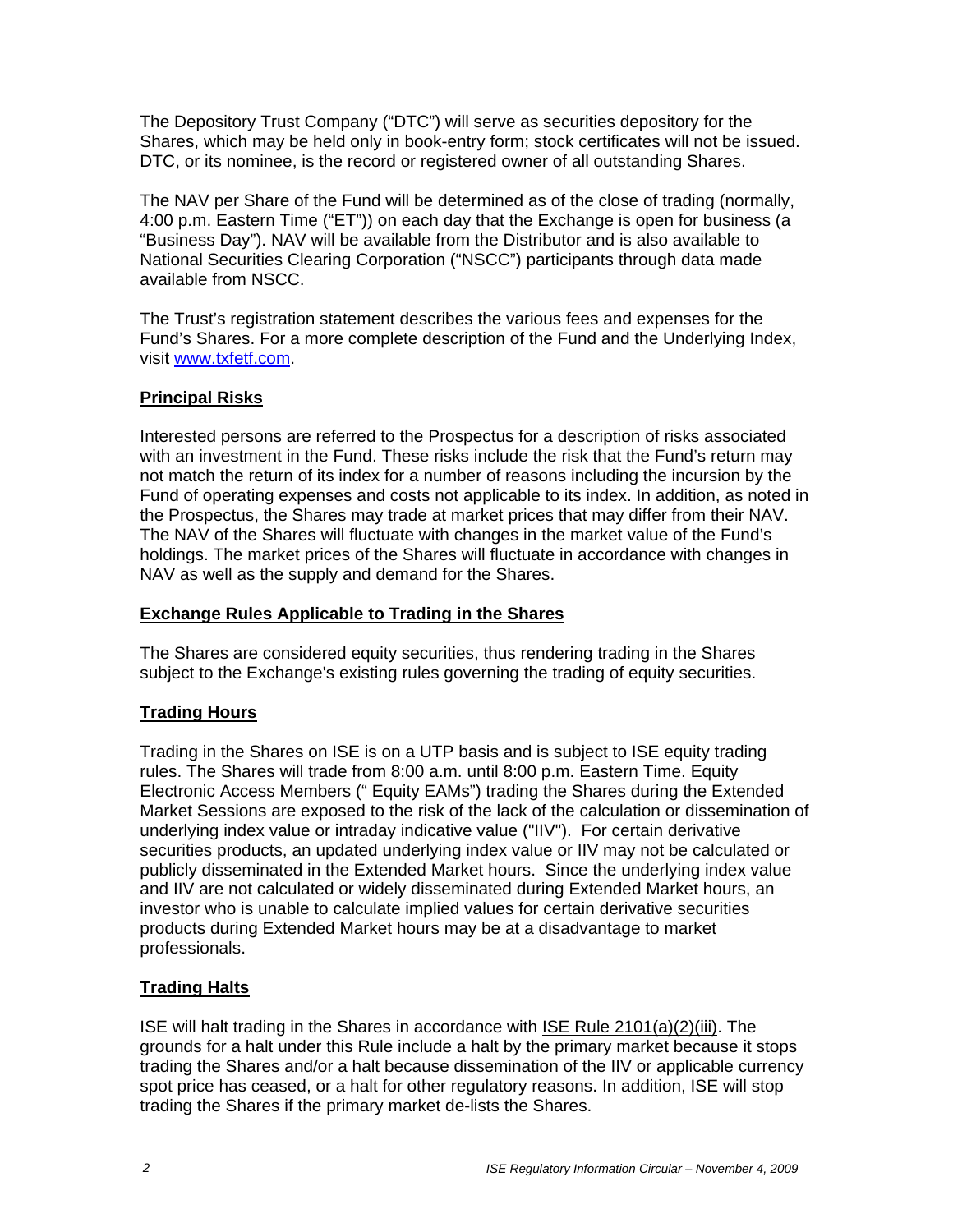#### **Delivery of a Prospectus**

Pursuant to federal securities laws, investors purchasing Shares must receive a prospectus prior to or concurrently with the confirmation of a transaction. Investors purchasing Shares directly from the Fund (by delivery of the Deposit Amount) must also receive a prospectus.

Prospectuses may be obtained through the Distributor or on the Fund's website. The Prospectus does not contain all of the information set forth in the registration statement (including the exhibits to the registration statement), parts of which have been omitted in accordance with the rules and regulations of the SEC. For further information about the Fund, please refer to the Trust's registration statement.

## **Exemptive, Interpretive and No-Action Relief Under Federal Securities Regulations**

The Commission has issued letters dated April 9, 2007, October 24, 2006, November 21, 2005 and August 17, 2001 (together, the "No- Action Letters") granting exemptive, interpretive and no-action relief from certain provisions of and rules under the Securities Exchange Act of 1934 for exchange-traded funds listed and traded on a registered national securities exchange that meet certain criteria.

# **Regulation M Exemptions**

Generally, Rules 101 and 102 of Regulation M prohibit any "distribution participant" and its "affiliated purchasers" from bidding for, purchasing, or attempting to induce any person to bid for or purchase any security which is the subject of a distribution until after the applicable restricted period, except as specifically permitted in Regulation M. The provisions of the Rules apply to underwriters, prospective underwriters, brokers, dealers, and other persons who have agreed to participate or are participating in a distribution of securities.

The Commission issued a No-Action Letter by which persons participating in a distribution of shares of a fund may engage in secondary market transactions in such shares during their participation in such a distribution, despite the requirements of from Rule 101 under Regulation M. In addition, the SEC has permitted persons who may be deemed to be participating in the distribution of shares of a fund (i) to purchase securities for the purpose of purchasing creation unit aggregations of fund shares and (ii) to tender securities for redemption in Creation Unit Aggregations. Further, the Commission has clarified that the tender of fund shares to the Fund for redemption does not constitute a bid for or purchase of any of the Funds' securities during the restricted period of Rule 101. The Commission has issued a No-Action Letter to paragraph (e) of Rule 102 under Regulation M which allow the redemption of fund shares in creation unit aggregations during the continuous offering of shares.

# **Section 11(d)(1); SEC Rules 11d1-1 and 11d1-2**

Section 11(d)(1) of the Act generally prohibits a person who is both a broker and a dealer from effecting any transaction in which the broker-dealer extends credit to a customer on any security which was part of a new issue in the distribution of which he participated as a member of a selling syndicate or group within thirty days prior to such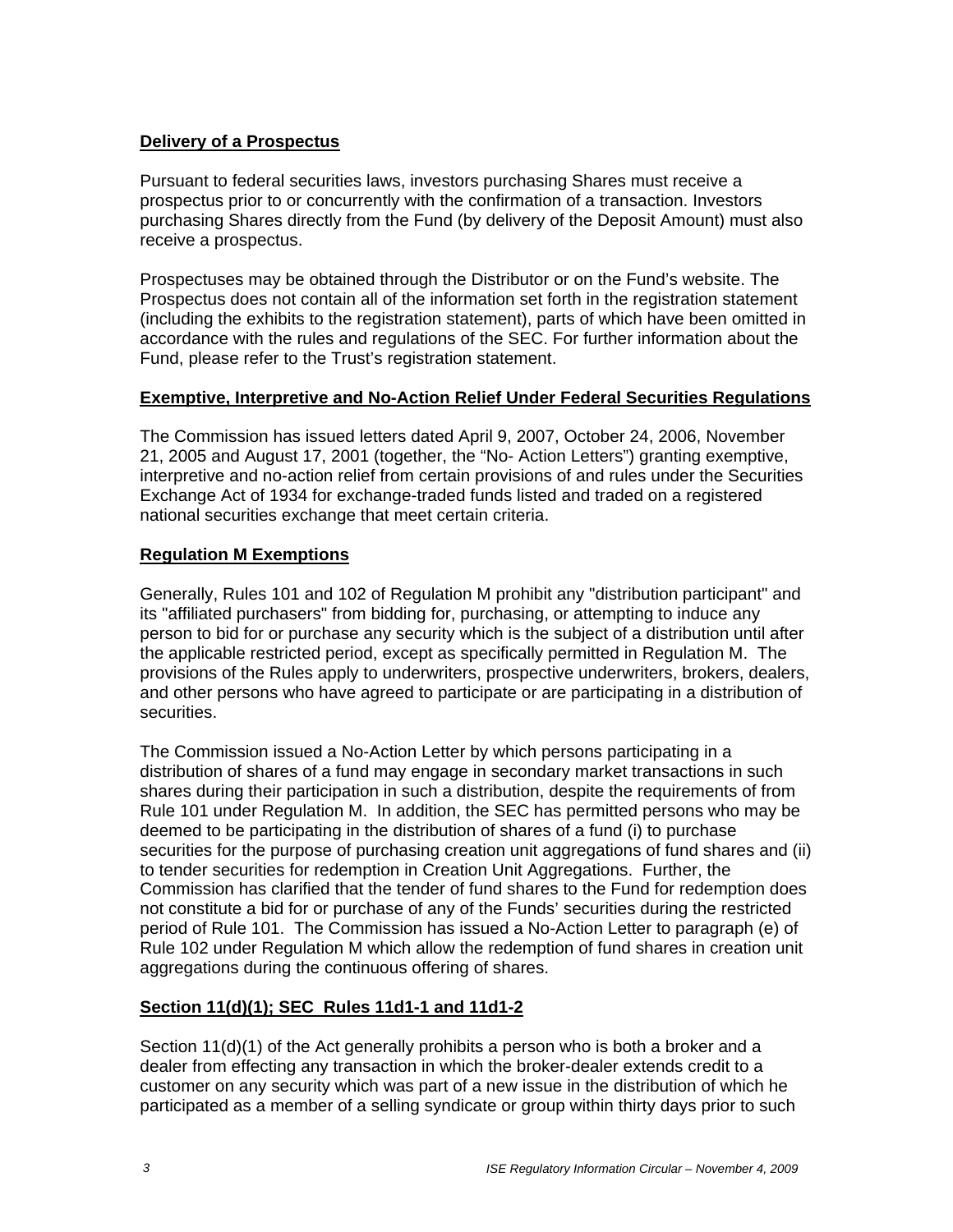transaction. The Commission has clarified that Section 11(d)(1) does not apply to broker-dealers that are not authorized participants (and, therefore, do not create creation unit aggregations) that engage in both proprietary and customer transactions in shares of a fund in the secondary market, and for broker-dealer authorized participants that engage in creations of creation unit aggregations. This relief is subject to specific conditions, including the condition that such broker-dealer (whether or not an authorized participant) does not, directly or indirectly, receive from the fund complex any payment, compensation or other economic incentive to promote or sell the shares of a fund to persons outside the fund complex, other than non-cash compensation permitted under NASD Rule 2830 (I)(5)(A), (B) or (C). See letter dated November 22, 2005 from Brian A Bussey, Assistant Chief Counsel, SEC Division of Market Regulation, to Barclays Global Investors, N.A., dated November 22, 2005. The Commission has issued a No-Action Letter under Section 11(d)(1) of the Act states that broker-dealers may treat shares of a fund, for purposes of Rule 11d1-2, as "securities issued by a registered open-end investment company as defined in the Investment Company Act" and thereby extend credit or maintain or arrange for the extension or maintenance of credit on shares that have been owned by the persons to whom credit is provided for more than 30 days, in reliance on the exemption contained in the rule.

**This Regulatory Information Circular is not a statutory Prospectus. Equity EAMs should consult the Trust's Registration Statement, SAI, Prospectus and the Fund's website for relevant information.**